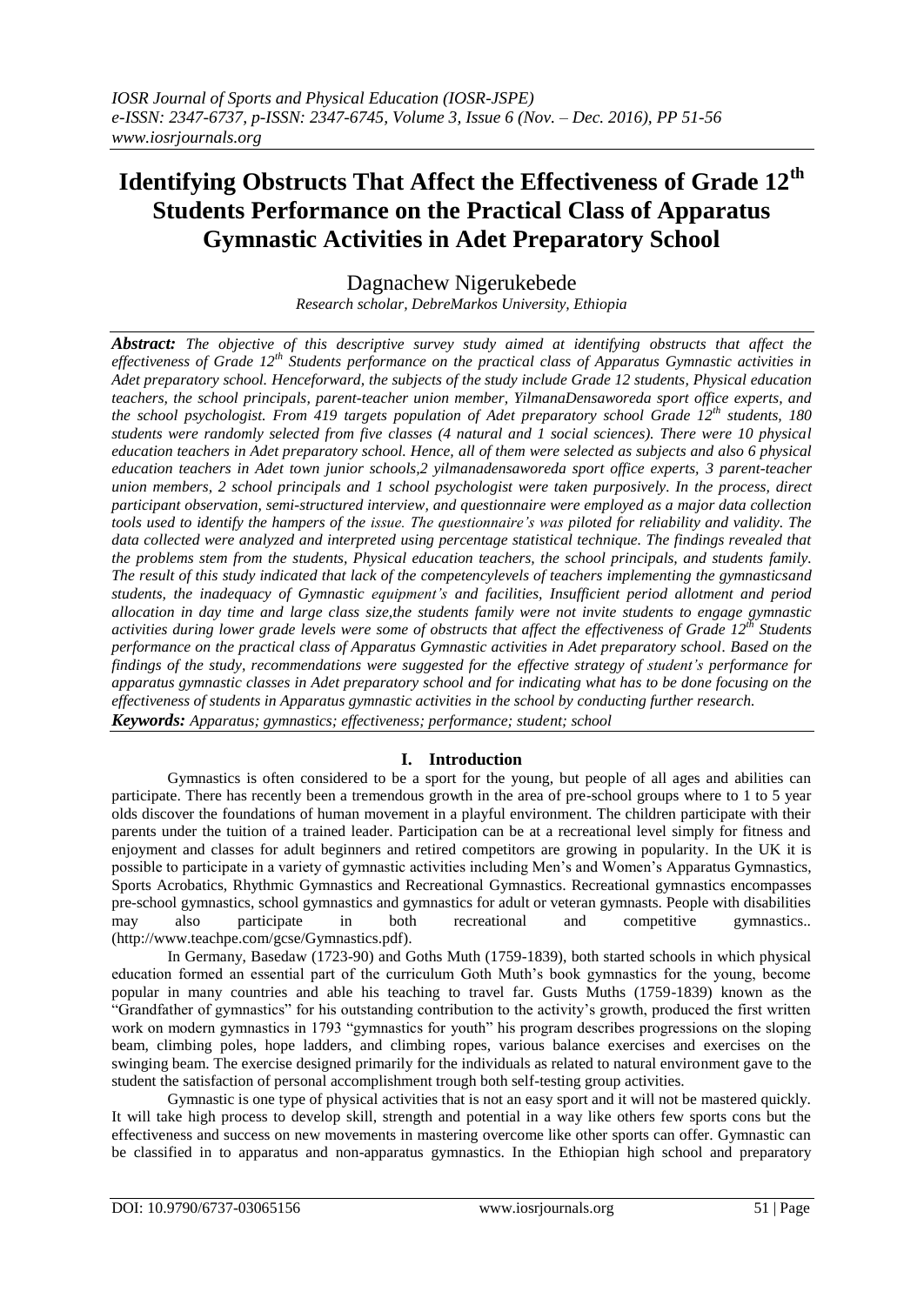physical education context, non-apparatus gymnastics is given for high school students, whereas apparatus gymnastics is given for preparatory schools.

Effectiveness of apparatus gymnastic activity is a process in which students are achieving there setting goals of practical apparatus gymnastic activities based on their performance at the end of the semester.

In gymnastics, we are mostly concerned with technical factors, in that all disciplines come with exceedingly rigorous technical requirements for elements demanding extreme precision; with mental factors, in that these exercises come with a high risk factor; the quality of gymnastics equipment is also essential to accident prevention: quality of apparatus, landing mats, floors. Technical requirements provided in the rules and code of points (a veritable bible which lists the value of each exercise) may play an important part in the onset of specific chronic pathologies or accidents (Dr. Michel Leglise and Dr. Michel Binder [\(http://www.fig](http://www.fig-gymnastics.com/)[gymnastics.com/\)](http://www.fig-gymnastics.com/).

There are different kinds of apparatus gymnastic activities, but Adet preparatory school students are learning Horizontal bars, parallel bars and vaulting horse both theoretical and practical classes. When we see the effectiveness of student's performance on practical class of apparatus gymnastic activities given by the physical education teacher, majority of Grade  $12<sup>th</sup>$  students were not successful too.

Qualified and dynamic leadership is essential to the implementation of an effective and comprehensive program of physical education in the secondary school (Bucher and Kong, 1974).

Training loads in gymnastics are typically quantified by assessing weekly hours of gymnastics specific training (Burt, Naughton, Higham, &Landeo, 2010).

There were 16 grade  $12<sup>th</sup>$  rooms in Adet preparatory school, among those rooms 8 of them were the research site from  $12^{th}$  G-12<sup>th</sup> N. Even if these rooms were performed apparatus gymnastic activities in the 1<sup>st</sup> semester practical sessions, majority of grade  $12<sup>th</sup>$  students seems a difficult job to do apparatus gymnastic activities effectively. This was highly influenced for majority of students were not scoring good result concerning the performance of apparatus gymnastics, lack of interest for the subject physical education, it creates lack of confidence to do so. Therefore, this study aims to assess the effectiveness of students on the practical class of apparatus gymnastic activities together with the value of its proper execution on scientific basis. It also expected to provide valuable support for improving the effectiveness of performing the activity.

The main aim of conducting this research was identifying hampers that affect the effectiveness of Grade  $12<sup>th</sup>$  students' performance on the practical class of apparatus gymnastic activities in Adet preparatory school.

# **II. Statement of The Problem**

Apparatus gymnastic course in the preparatory school level were facing different obstructs for the effective performance of students. In that, class size, the competency level of the coach, the interest of students, equipment's, engagement of lower grade levels, and time allotment of the subject. As I have seen it the last 9 years ago as a physical education teacher, grade 12 students in Adet preparatory school were not effective regarding the implementation of performing apparatus gymnastics, because of this majority of students were not score a good result about apparatus gymnastic course. So that, the rationale of this research study is identifying the major hampers that affect the effectiveness of Grade  $12^{\text{th}}$ students' performance for apparatus gymnastics in Adet preparatory school and to indicate possible solutions.

## **Hypoteses**

There were many obstructs that affect the effectiveness of Grade  $12<sup>th</sup>$  students' performance on the practical class of apparatus gymnastic activities in Adet preparatory school. But the researcher hypothesized the majority of obstructs enclosed by the following three basic points:-

- Shortage of gymnastic equipment and facilities has the main obstructs of the effectiveness of students performance on apparatus gymnastic activities
- Insufficient period allotment and period allocation in day time and large class size has also major obstructs of the effective performance of apparatus gymnastics.
- The competency levels of teachers implementing the gymnastics and students lower grade level engagement of gymnastic activities has the major obstructs of the effective performance of apparatus gymnastics in Adet preparatory school. .

## **Significance of the Study**

The gymnastic sport program in these schools should be enjoyable and provide opportunities for students to develop a positive association with physical activity. Through the activity, students are given the opportunity to participate in a variety of physical activities and acquire the concepts and skills that will enable them to participate in these sports both for leisure and to score good result. In addition, apparatus gymnastic provides a natural platform and valuable opportunities to develop self-management skills, social and co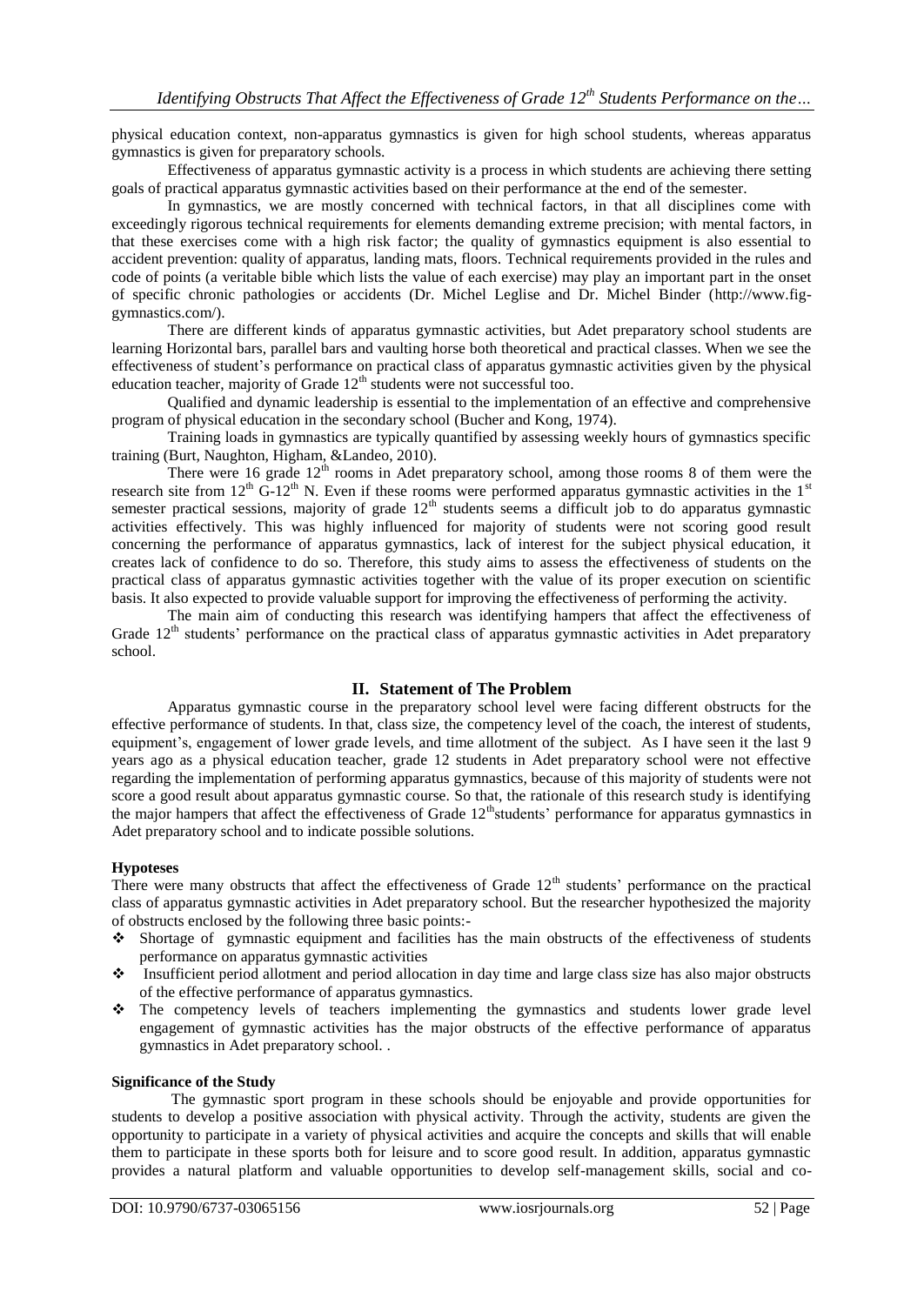operative skills, and build character. It serves to complement other educational areas in promoting the desired outcomes of education. In particular, gymnastic helps to cultivate healthy habits, teamwork, resilience and resolve. Besides, the effective performance of students in Apparatus gymnastic will be having high importance to score an excellent result in their own grade levels for Physical education subject. It may offer considerable contribution to in rich the relevant approach to those who are responsible teacher and students to the subject and important situation of effectiveness of apparatus gymnastic within the school and even outside the school they may get a chance to be competent in gymnastically activities.

## **Scope of the Study**

Although the effectiveness of students on the practical class of apparatus gymnastic activities are suffering at different preparatory schools in the Amhara region in, to make the study specific and manageable, it was conducted the 5 Natural and 1 social classes/rooms of Adet preparatory school, Grade  $12^{th}$  G-12<sup>th</sup> K and  $12^{th}$ M students.

## **Objective of the Study**

## **General Objective of the Study**

The universal objective of this study was intended at to identify major obstructs of Adet preparatory school Grade  $12<sup>th</sup>$  students in the effectiveness of apparatus gymnastics practical activities

## **Specific Objectives of the Study**

The specific objectives of this study were to:

- 1. To assess the current result of Apparatus gymnastic course of Grade 12 students in Adet preparatory school
- 2. To identify obstructs, determinants and problems of Adet preparatory school grade  $12<sup>th</sup>$  students on executing the practical class of Apparatus gymnastic activities.
- 3. To provide new idea that will contribute greater success for the students are currently facing in the effectiveness of students to perform apparatus gymnastic activities.
- 4. To draw lesson indicators that will give input for future improvements and solve problems.

# **III. Research Design**

The study was discovered the major obstructs that affect the effectiveness of Grade  $12<sup>th</sup>$  students' performance in Apparatus Gymnastic practical activities in Adet preparatory school. Therefore, in order to address the intended purpose, the researcher used a descriptive survey method in research design for the appropriateness of the aptness of data.

## **Sources of Data**

The researcher used both primary and secondary data. Students, physical education teachers, home room teachers, parent-teacher union members, and school principals were used as primary source of data. Secondary data were collected from recent publications and other related documents.

## **Sampling and Sampling Techniques**

The researcher adapted simple random and purposive sampling techniques. The students and parentteacher union members were selected random sampling technique. Whereas, the physical education teachers, home room teachers and school principals were selected purposive sampling methods in order to get a range of experiences related to major obstructs affecting the effectiveness of Grade 12<sup>th</sup> students' performance in Apparatus Gymnastic practical activities in Adet preparatory school.

# **Data Gathering Instruments**

## **Observation**

The researcher was used one of the data gathering tool of the direct participating observation that was made to have seen the competence level of Physical education teachers, the interest of students to engage the practice, the class size, time allotment for the practical session, equipment's and facilities, During the observation time, the researcher used structured check list to collect data.

## **Questionnaire**

To acquire the necessary information from students and physical education teachers about the effectiveness of Grade 12<sup>th</sup> students' performance in Apparatus Gymnastic practical activities in Adet preparatory school a questionnaires was arranged. Open and closed ended form. In addition to this, to make privacy, the respondents were not asked to set their names on the questionnaire. As a replacement for, they were gently requested to indicate the performance of students), age, current educational status and Sex.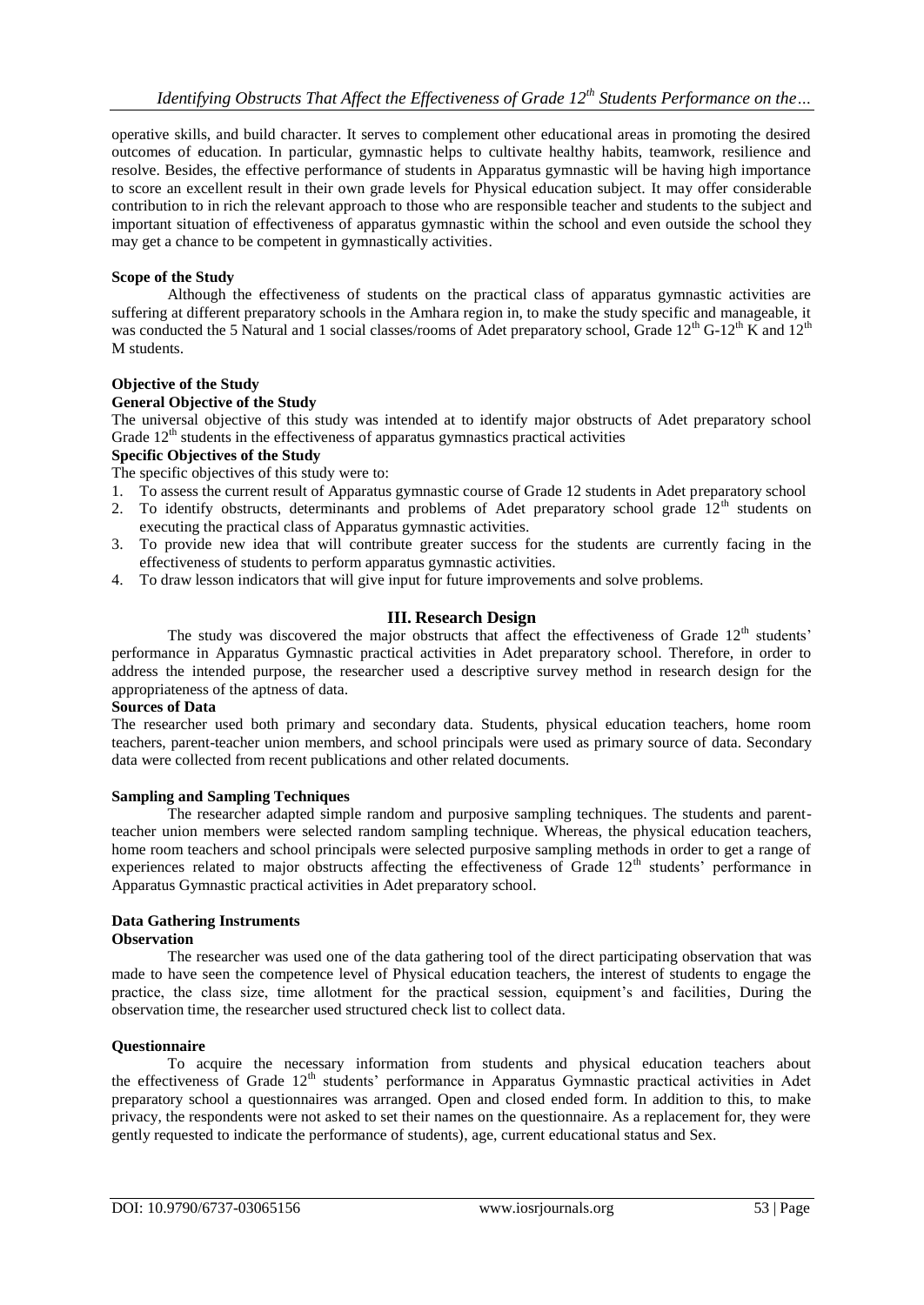## **Interview**

The interview was conducted to school principals, home room teachers, parent-teacher union members due to their direct relation of students. Ahead of starting the interview, the interviewees were well informed about the function of the study. Furthermore, for the purpose of ethical consideration, they were informed that no offended would be come to them because of their participation in the study. On top of this, they were informed that they would remain nameless in the presentation and discussions of the results of the study.

# **IV. Method of Data Analysis**

The evidence gathered through questionnaire were ordered, structured and framed to suit analysis and conclusion. When interpreting the data was analyzed one of statically acceptable tools (percentages) and descriptive statements method was use to questions that require quantitative dimension. Information generated from the interviews, and direct participant observation, open ended items in the questionnaires were analyzed and presented qualitatively.

## **Finding**

## **Background Characteristics of the Study Groups**

Based lying on the responses gathered from participants 110 (61%) were males and 70 (39%) females. The educational status of the respondents show that all 180 (100%) were attended in grade 12 students. Whereas, the majority 9 (90%) of physical education teachers were degree holders and the remaining 1(10%) of them was the only Master of degree holder. Concerning to the respondents age almost 160 (88.88%) of student and 8(80%) of physical education respondents their ages lies in between 16-20 and 31-35 years old respectively that were youngsters. More over 70% of the respondents indicates that they have no good experience in Apparatus gymnastics sport.

## **Interpretation of Data**

Under this portion the data that were collected through the different data gathering instruments were imminent and interpreted.

| Responses | Frequency of response in percentage $(\%)$ (N= |       |                             |     |  |  |
|-----------|------------------------------------------------|-------|-----------------------------|-----|--|--|
|           | students                                       |       | Physical education teachers |     |  |  |
|           | No                                             | $\%$  | No                          | %   |  |  |
| Very high |                                                | 3.33  |                             |     |  |  |
| High      | 19                                             | 10.55 |                             | 10  |  |  |
| Medium    | 26                                             | 14.14 |                             | 20  |  |  |
| Low       | 46                                             | 25.55 |                             | 10  |  |  |
| Very low  | 83                                             | 46.11 | h                           | 60  |  |  |
| Total     | 180                                            | 100   | 10                          | 100 |  |  |

**Table1.**The interest of apparatus gymnastic activities

The above table 1 exhibits that the majority 46.11 % and 66 % respondents of students and Physical education teachers respectively were replied that they have not that much interest to perform apparatus gymnastic activities in practical sessions. Based on this response, we can suggest that lack of interest may affect the effective performance of students in apparatus gymnastics in Adet preparatory school.

**Table2.** Regarding weekly period of the subject physical education and class size

| Item                                         | Frequency of response in percentage $(\%)(N=$ |          |           |                             |           |             |
|----------------------------------------------|-----------------------------------------------|----------|-----------|-----------------------------|-----------|-------------|
|                                              | <b>Students</b>                               |          |           | Physical education teachers |           |             |
|                                              | <b>Yes</b>                                    | No       | Total     | Yes                         | No        | Total       |
| Does Weekly one period for apparatus         | 36(20%)                                       | 144(80%) | 180(100%) | 2(20%)                      | $8(80\%)$ | $10(100\%)$ |
| gymnastic practical session is sufficient    |                                               |          |           |                             |           |             |
| in relation to the class size of the school? |                                               |          |           |                             |           |             |

As shown in the above table 2, the majority, 80% of student and physical education teacher respondents were replied that one period per week session for executing apparatus gymnastic activities in relation to the large size of the school was insufficient too. This indicate that the time allotment and class size of the school were not be related and this may be a great obstruct for the effective performance of Apparatus gymnastic practical activities for Grade  $12<sup>th</sup>$  students in Adet preparatory school.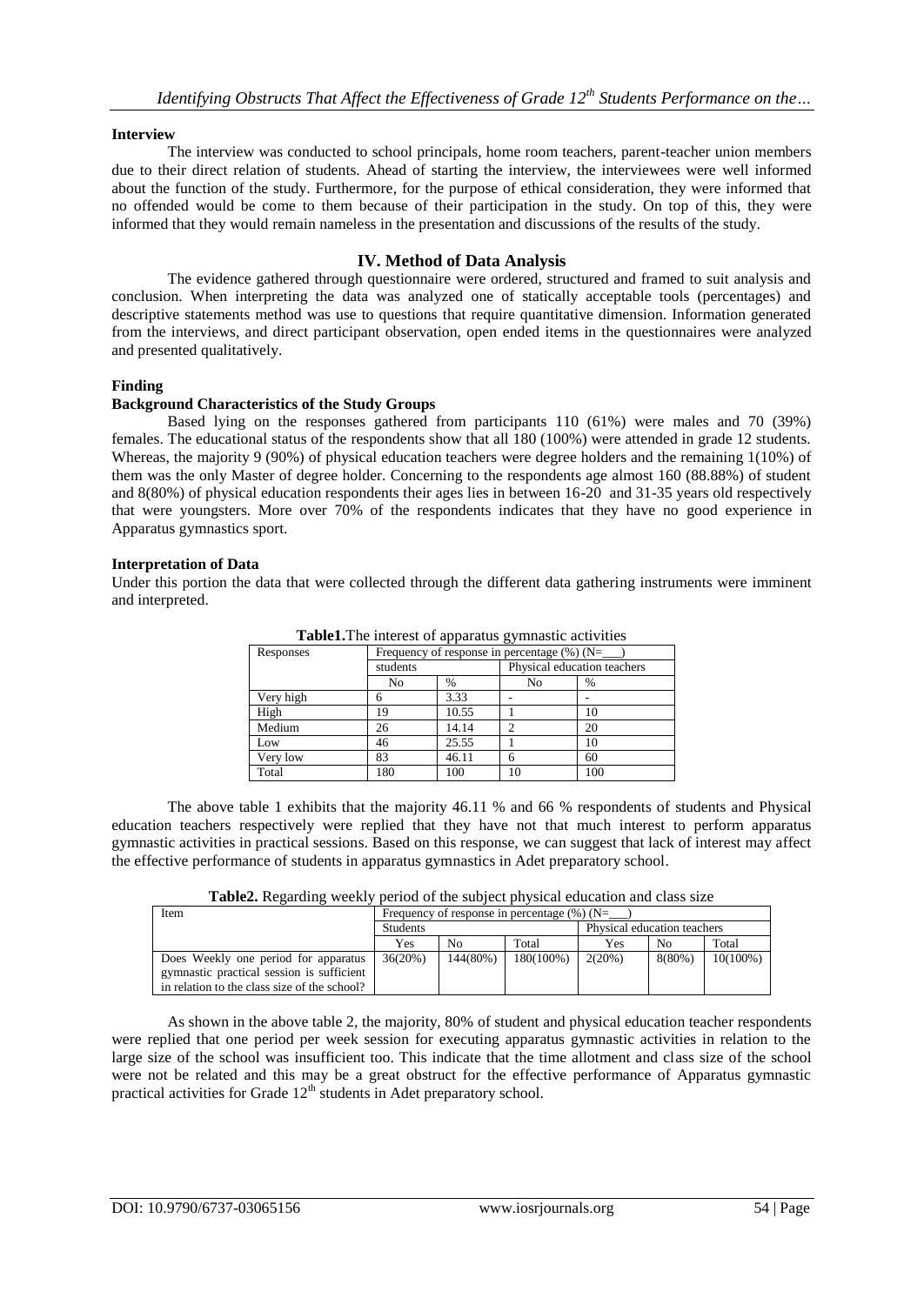| Item                                                                     | Frequency of response in percentage $(\%)$ (N= |             |           |                             |                |             |
|--------------------------------------------------------------------------|------------------------------------------------|-------------|-----------|-----------------------------|----------------|-------------|
|                                                                          | <b>Students</b>                                |             |           | Physical education teachers |                |             |
|                                                                          | <b>Yes</b>                                     | No          | Total     | Yes                         | N <sub>0</sub> | Total       |
| Is there adequate gymnastic equipment's<br>and facilities in the school? | 19(10.55%)                                     | 161(89.44%) | 180(100%) | $1(10\%)$                   | $9(90\%)$      | $10(100\%)$ |

**Table3.** Gymnastic equipment's and facilities in the school

Results about equipment's and facilities of gymnastic, the majority 89.44% of student's respondents and 90% of physical education respondents were responded that the gymnastic equipment's and facilities were not adequate. Based on the responses of teachers as similar to students, there was a shortage of equipment's and facilities to execute apparatus gymnastic for grade  $12<sup>th</sup>$  students in Adet preparatory school. In general, on the basis of the above explanation it may be correct to conclude that practical gymnastic training was nothing without the fulfilment of equipment's and facilities, this may lead to say that students were not be equipped with adequate performance that can enable them to succeed their own goals about apparatus gymnastic activities.

| Table 4; Teachers competency |
|------------------------------|
|------------------------------|

| Responses                                  | Frequency of response in percentage $(\%)(N=$ |                |                             |           |                |             |
|--------------------------------------------|-----------------------------------------------|----------------|-----------------------------|-----------|----------------|-------------|
|                                            | students                                      |                | Physical education teachers |           |                |             |
|                                            | Yes                                           | N <sub>0</sub> | Total                       | Yes       | N <sub>0</sub> | Total       |
| Do you believe that the competency level   | 64 (35.55%)                                   | 116(64.44%)    | 180 (100%)                  | $4(40\%)$ | $6(60\%)$      | $10(100\%)$ |
| of physical education teacher to teach the |                                               |                |                             |           |                |             |
| apparatus gymnastic activity is good?      |                                               |                |                             |           |                |             |

The above table 4 exhibits that, 64.44% of the respondents of students and 60% of teachers were replied that physical education teachers that delegated to teach apparatus gymnastic activities in Grade 12<sup>th</sup> were not have good competency level to teach apparatus gymnastic activities practically. This indicated that the incompetency level of physical education teacher in Adet preparatory school may have a great obstruction for the effective performance of grade  $12<sup>th</sup>$  students in this school.

**Table 5:** Student's engagement from lower grade levels

| Responses                                                                                                                                                  | Frequency of response in percentage $(\%)(N=$ |                |              |                             |             |             |  |
|------------------------------------------------------------------------------------------------------------------------------------------------------------|-----------------------------------------------|----------------|--------------|-----------------------------|-------------|-------------|--|
|                                                                                                                                                            | students                                      |                |              | Physical education teachers |             |             |  |
|                                                                                                                                                            | No                                            | $N\%$          | total        | No                          | $\%$        | total       |  |
| Do you think that<br>grade $12^{\text{th}}$<br>like<br>practical apparatus<br>gymnastics activity<br>that has<br>been<br>thought in lower<br>grade levels? | 16(8.88%)                                     | $164(91.11\%)$ | $180(100\%)$ |                             | $10(100\%)$ | $10(100\%)$ |  |

The response given by the respondents in the above table 5, the majority 91.11% of students and all of physical education teacher respondents replied that many students were not engaged apparatus gymnastic activities in the lower grade levels. This indicated that students were not a chance to engage in the lower grade levels had a great impact for the current grade level effective performance of apparatus gymnastic activities.

# **V. Conclusion**

According to this research Apparatus gymnastic is the basic and one of the physical education part Apparatus gymnastic is one of interesting activities and can make student strong, agile, healthy, fit and support to develop self-confidence, self-esteem, and cooperation, because of the heaviness and the lower level competency of physical education teacher, many students have not been interest to learn and perform those interesting activities. But according to the finding artistic gymnastic is not implemented properly in Adet preparatory school in case of many factors. From those factors some of them are: - shortage of equipment's and facilities, lack of lower grade level engagement, large class size, weekly one period is insufficient time allotment for the subject, absence of  $1<sup>st</sup>$  aid kit and  $1<sup>st</sup>$  aid giver inside the school, and the competency level of physical education teacher implementing the apparatus gymnastic practical activities were not good. This indicated that the mentioned problems were the major obstruction of the effective performance of Apparatus gymnastic practical activities for Grade  $12<sup>th</sup>$  students in Adet preparatory school.